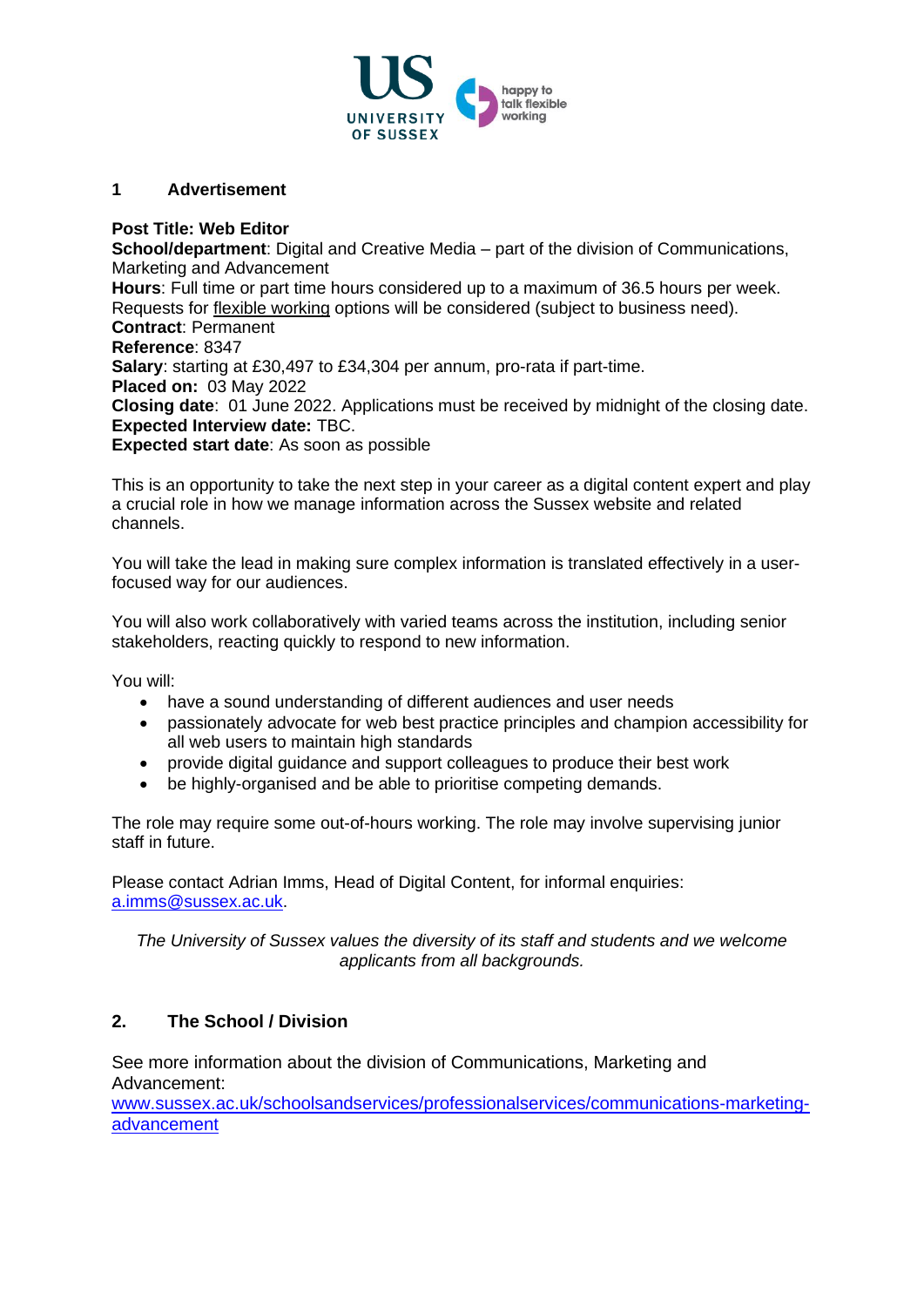## **3. Job Description**

Job Description for the post of: Web Editor

**Department:** Digital and Creative Media

| Section/Unit/School:    | Communications, Marketing and Advancement                                                                                                                                        |
|-------------------------|----------------------------------------------------------------------------------------------------------------------------------------------------------------------------------|
| Location:               | Campus/remote working                                                                                                                                                            |
| Grade:                  | 6                                                                                                                                                                                |
| <b>Responsible to:</b>  | <b>Head of Digital Content</b>                                                                                                                                                   |
| <b>Responsible for:</b> | Creating, editing and managing content on the University<br>website, and ensuring other editors work to best practice<br>principles. Potential for supervising responsibilities. |

## **Main tasks**

- 1. Editing and maintaining content for core University web pages and other digital channels.
- 2. Providing solutions for presenting complex information digitally recommending and implementing web best practice, SEO and accessibility standards in digital content.
- 3. Work with related teams, such as Internal Communications, to react quickly to emerging circumstances and contribute to key projects as required.
- 4. Work with the Head of Digital Content to execute the Digital Team project plan.

### **Editing and maintaining content for core University web pages and other digital channels.**

The post-holder will be responsible for working with the Head of Digital Content and Web Development Manager to ensure web pages are updated according to requests.

This will include:

- Working with the UX Designer and Data Analyst to ensure content is easy to find and that search is optimised.
- Ensuring content is updated regularly and is continuously checked for accuracy in a fastmoving environment.
- Making sure digital content (such as web pages or files) adheres to accessibility standards.
- Delegating content updates where appropriate.

#### **Providing solutions for presenting complex information digitally – recommending and implementing web best practice, SEO and accessibility standards in digital content.**

Working with the rest of the Digital Team and School and Professional Services web editors, you will ensure brand and web content quality standards across the full range of digital promotional and communication activity. This will involve: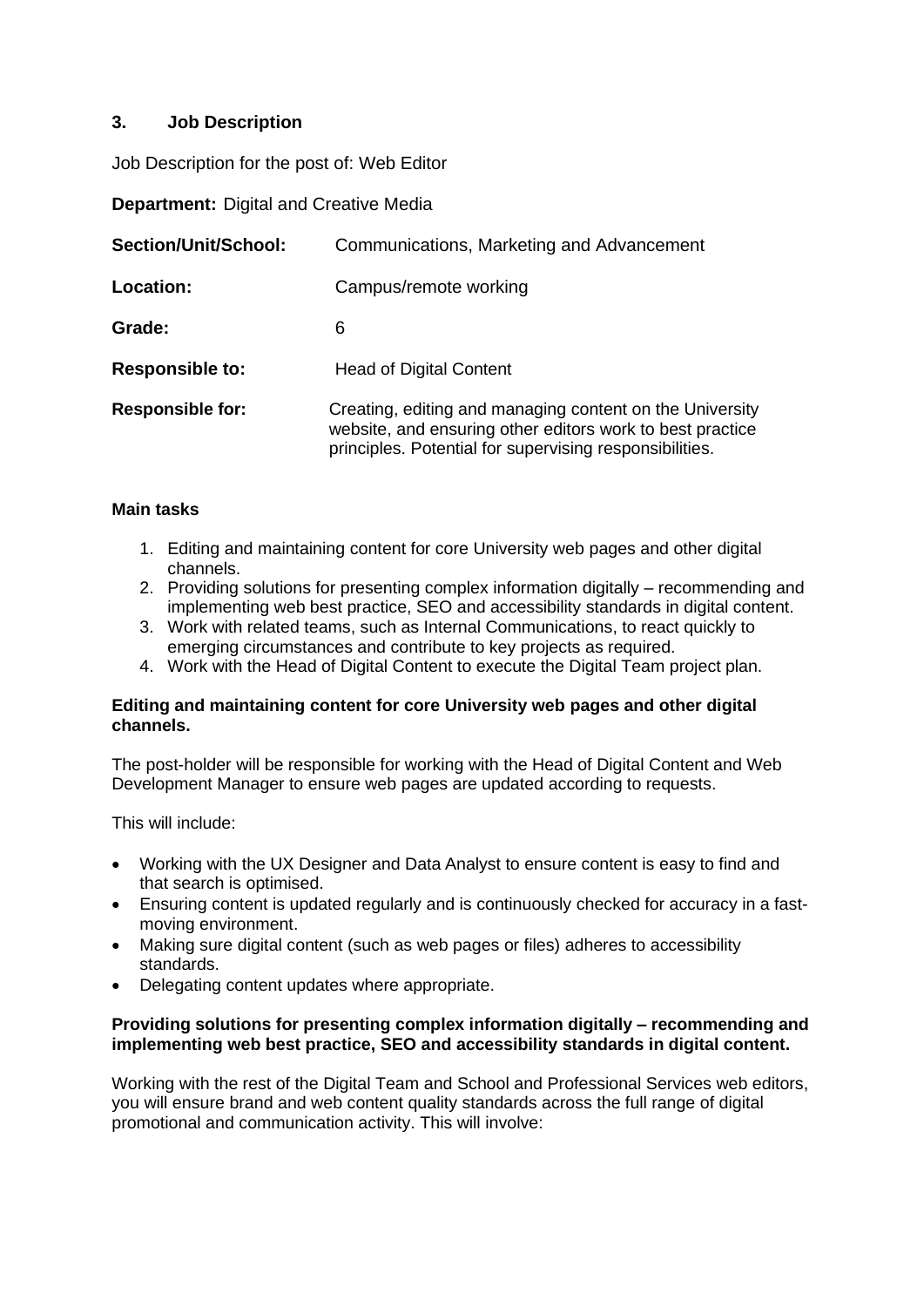- Helping with periodic testing of existing websites against agreed standards in usability, accessibility (including mobile / device optimisation), brand, SEO and content.
- Tracking the effectiveness of websites and other digital channels developed via Google Analytics and other monitoring tools.
- Ensuring digital content is on brand and complies with University web standards.

#### **Work with related teams, such as Internal Communications, to react quickly to emerging circumstances and contribute to key projects as required.**

The post-holder will be responsible for working with Internal Communications managers and other stakeholders to provide relevant, accurate content for our audiences.

This will include:

- Writing new advice for students as we respond to challenges during the academic year.
- Supporting project work by providing guidance and advice on staff web pages, working with ITS and HR as required.
- Agreeing to be available for out of hours support.

### **Work with the Head of Digital Content to execute the Digital Team project plan.**

The Web Editor will work within the Digital and Creative Media Team to support in delivering a wide range digital activity.

They will:

- Help deliver training sessions where appropriate to School and Professional Services editors.
- Advocate for best practice and aim to instil a user-centred way of thinking among stakeholders across the University.
- Work on executing projects in the University's Digital Team plan, including content audits, developing new website content and evaluating success of projects using tools such as Google Analytics.

## **4. Person Specification**

#### **Person Specification: Web Editor**

#### **SKILLS / ABILITIES**

|                                                                                                                                                                 | <b>Essential</b> | Desirable |
|-----------------------------------------------------------------------------------------------------------------------------------------------------------------|------------------|-----------|
| Ability to influence senior stakeholders and represent at                                                                                                       |                  |           |
| a senior level                                                                                                                                                  |                  |           |
| Administrative skills to include good organisational and<br>communication skills appropriate to a busy open plan<br>office environment.                         | х                |           |
| Ability to take accurate notes at meetings and<br>summarise key actions.                                                                                        | x                |           |
| Excellent standard of written and spoken English in all<br>communications.                                                                                      | x                |           |
| Ability to write clear, concise, accurate and engaging<br>copy for a range of marketing or student recruitment<br>purposes and appropriate for different media. | x                |           |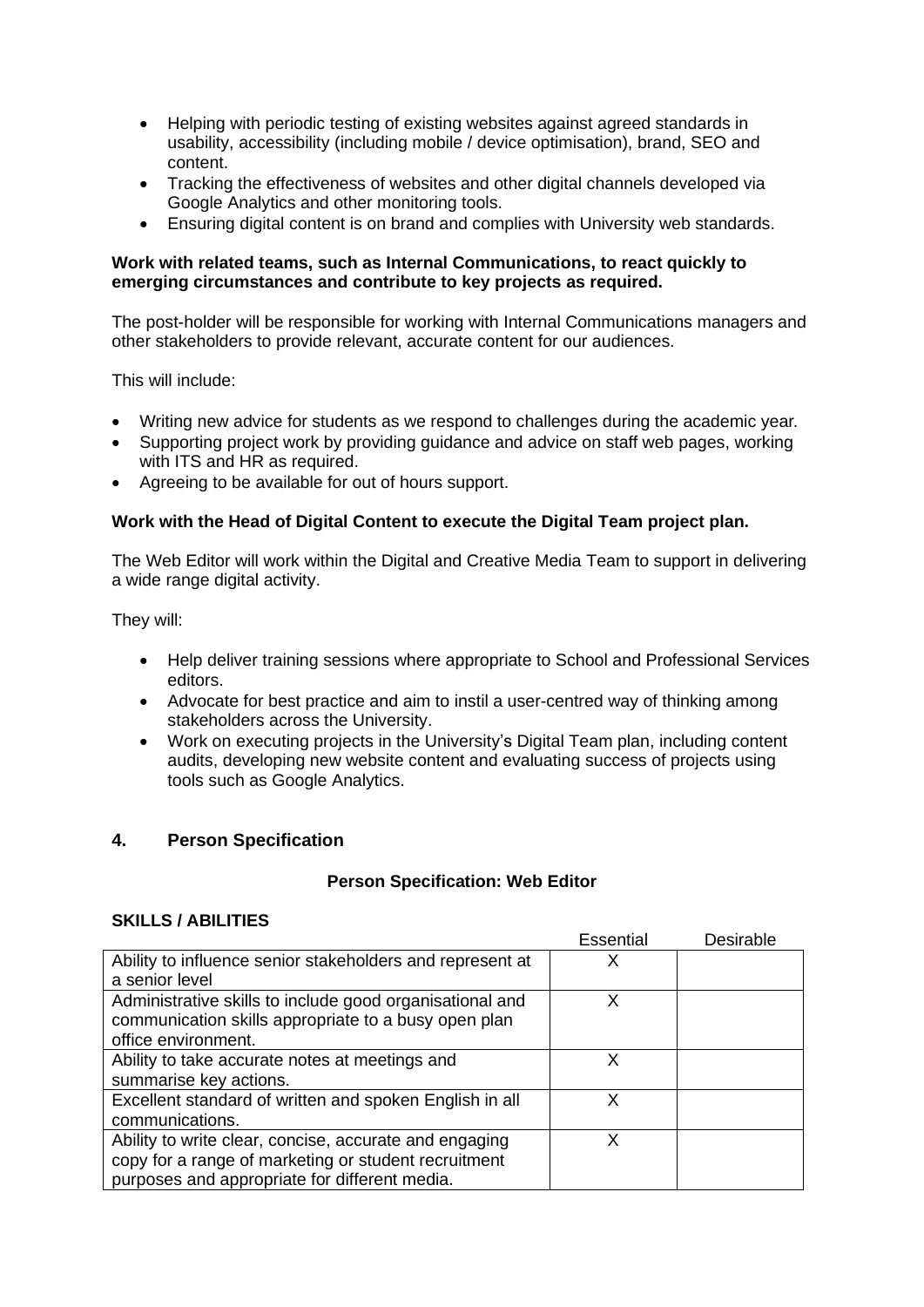| Ability to adapt written materials to make them            | Х |   |
|------------------------------------------------------------|---|---|
| appropriate for different marketing channels.              |   |   |
| Competent in basic HTML coding.                            | X |   |
| Competent in CSS coding.                                   |   | X |
| Competent in using Photoshop                               |   | x |
| Ability to deliver clear and concise, accurate and         | X |   |
| engaging communications for a variety of audiences.        |   |   |
| A proactive and innovative approach to problem solving,    | X |   |
| with an ability to adapt to changing requirements.         |   |   |
| Excellent time management and the ability to manage        | X |   |
| several different areas of work concurrently.              |   |   |
| Competence in the use of IT tools, including Word,         | X |   |
| Excel, PowerPoint and Outlook sufficient to perform the    |   |   |
| functions of the role as described in the job description. |   |   |
| Numeracy and close attention to detail.                    | X |   |
| Ability to work as part of a team and to foster good       | X |   |
| relations with a range of colleagues within and outside    |   |   |
| the institution.                                           |   |   |
| Ability to administer surveys and conduct basic data       | x |   |
| queries, neither of which require specialist knowledge or  |   |   |
| skills.                                                    |   |   |
| Excellent customer and client-service skills.              | x |   |

# **KNOWLEDGE**

|                                                                                                                                                                                                                   | Essential | Desirable |
|-------------------------------------------------------------------------------------------------------------------------------------------------------------------------------------------------------------------|-----------|-----------|
| Understanding of pressures facing UoS                                                                                                                                                                             | X         |           |
| Understanding of UoS audiences                                                                                                                                                                                    | X         |           |
| Understanding of UK system of Higher Education                                                                                                                                                                    |           | X         |
| Understanding application processes to Higher                                                                                                                                                                     |           | X         |
| Education                                                                                                                                                                                                         |           |           |
| Understanding of marketing principles                                                                                                                                                                             | X         |           |
| Awareness of different media and comms channels and<br>understanding how they differ in terms of audience<br>engagement                                                                                           | X         |           |
| Deep understanding of the web as a communication<br>medium, its conventions, strengths and limitations                                                                                                            | X         |           |
| A good working knowledge of web standards around<br>accessibility and usability                                                                                                                                   | X         |           |
| Sound knowledge of good practice in web design and<br>organisation                                                                                                                                                | X         |           |
| Understanding of the concept of brand identity and<br>brand values                                                                                                                                                | X         |           |
| Understanding of the concept of visual identity to reflect<br>brand                                                                                                                                               | X         |           |
| Knowledge and understanding of the changes to UK<br>higher education funding which have taken place during<br>the term of the current Government and the implications<br>of these changes for student recruitment |           | X         |

## **EXPERIENCE**